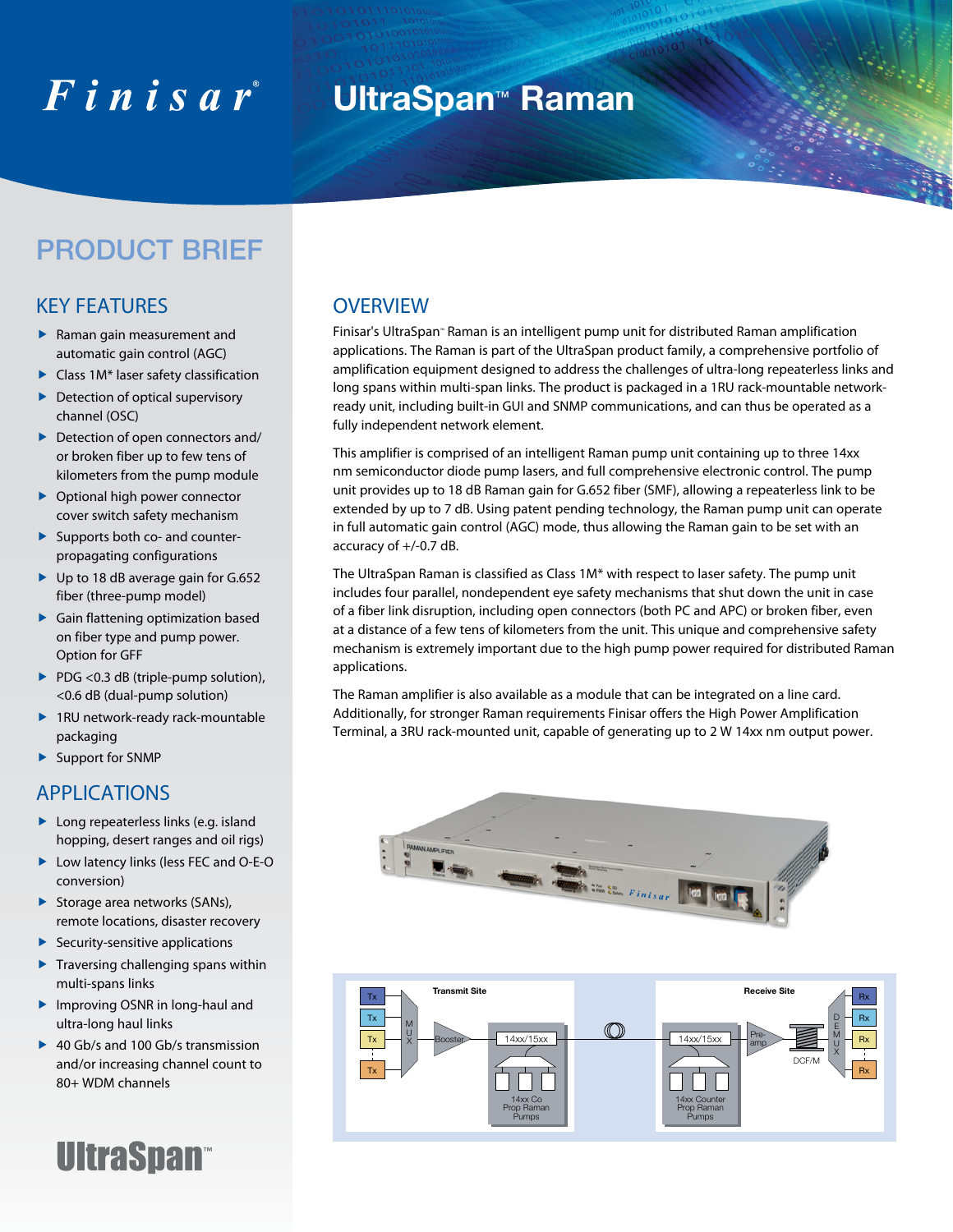#### Key Optical Specifications

| <b>Parameter</b>                         |                                                                                                                                                               | <b>Specifications</b> | <b>Remarks</b> |                                                                |  |  |
|------------------------------------------|---------------------------------------------------------------------------------------------------------------------------------------------------------------|-----------------------|----------------|----------------------------------------------------------------|--|--|
|                                          | Min.                                                                                                                                                          | Max.                  | <b>Unit</b>    |                                                                |  |  |
| <b>Wavelength Range</b>                  | 1529                                                                                                                                                          | 1565                  | nm             |                                                                |  |  |
| <b>Wavelength Range, OSC</b>             | 1500                                                                                                                                                          | 1520                  | nm             |                                                                |  |  |
| <b>Input Power Range</b>                 | $-40$                                                                                                                                                         | $+5$                  | dBm            | At line port with Raman off                                    |  |  |
| <b>Input Power Range, OSC</b>            | $-50$                                                                                                                                                         | $-10$                 | dBm            |                                                                |  |  |
| <b>Maximum Pump Power</b>                |                                                                                                                                                               | 550<br>850            | mW             | 2 pumps<br>3 pumps                                             |  |  |
| Average Gain (G.652 fiber)               |                                                                                                                                                               | 12<br>18              | dB             | Typical for 2 pumps<br>Typical for 3 pumps                     |  |  |
| <b>Gain Setting Accuracy in AGC Mode</b> |                                                                                                                                                               | $+/- 0.7$             | dB             |                                                                |  |  |
| <b>Gain Flatness</b>                     |                                                                                                                                                               | 0.9<br>1.2<br>< 0.5   | dB             | 2 pumps<br>3 pumps<br><b>With GFF</b>                          |  |  |
| <b>Signal Insertion Loss</b>             |                                                                                                                                                               | 1.8                   | dB             |                                                                |  |  |
| <b>OSC Insertion Loss</b>                |                                                                                                                                                               | 1.8                   | dB             |                                                                |  |  |
| <b>Noise Figure</b>                      |                                                                                                                                                               | $-1$                  | dB             | Worst case at typical gain<br>At lower gains NF can reach 0 dB |  |  |
| PDG, PDL                                 |                                                                                                                                                               | 0.3                   | dB             | For triple pump model<br>For dual pump model PDG <0.6 dB       |  |  |
| <b>PMD</b>                               |                                                                                                                                                               | 0.2                   | psec           |                                                                |  |  |
| <b>OSC Drop Isolation</b>                | 30                                                                                                                                                            |                       | dB             | CDRH 1040.10, IEC 60825-1                                      |  |  |
| <b>Laser Safety</b>                      |                                                                                                                                                               | Class 1M*             |                |                                                                |  |  |
| <b>Monitored Parameters</b>              | Pump power, signal power (either co- or counter-propagating), line back-reflection at 1400-1500 nm<br>band and 1500-1520 nm band, sub modulation on OSC power |                       |                |                                                                |  |  |

#### Mechanical, Environmental, Electronic Specifications

| <b>Parameter</b>                         |                                                             | <b>Specifications</b>                        | <b>Remarks</b>                                                   |         |
|------------------------------------------|-------------------------------------------------------------|----------------------------------------------|------------------------------------------------------------------|---------|
|                                          | Min.                                                        | Max.                                         | <b>Unit</b>                                                      |         |
| <b>Dimensions (WxHxD)</b>                | 430x44x280<br>mm                                            |                                              |                                                                  | 1RU     |
| <b>Front Panel Connectors</b>            | Communication: RJ45, 9-Pin D Type<br>Power: 2 x 15-Pin Type |                                              | Supports Ethernet, RS232, and SNMP ver 2<br>and 3, or web server |         |
| High E2000 Cover Switch                  | Mechanical protection for eye safety                        |                                              | Optional                                                         |         |
| Fans                                     | 4                                                           |                                              | Including hot-swappable backup fan                               |         |
| <b>Alarm LEDs</b>                        |                                                             | Output power, eye safety, communication, fan | Two color LEDs are used:<br>Green - OK Red - Fault               |         |
| <b>Operating Environment Temperature</b> | $-5$                                                        | $+55$                                        | °C                                                               |         |
| <b>Storage Temperature</b>               | $-40$                                                       | $+85$                                        | °C                                                               |         |
| <b>Humidity</b>                          | 5                                                           | 90                                           | $\frac{0}{6}$                                                    |         |
| <b>Standards</b>                         |                                                             | ETSI, NEBS Level 3                           |                                                                  |         |
| <b>Supply Voltage</b>                    | $-36$ to $-76$                                              |                                              | V                                                                |         |
| <b>Power Consumption</b>                 | 55                                                          |                                              | W                                                                | 3 pumps |
| Supply Current @ 48 V Supply             | 1.5                                                         |                                              | A                                                                | 3 pumps |

\* Class 1M products are not hazardous under normal circumstances, but may pose an eye hazard when the laser output is viewed with certain optical instruments (for example eye loupes, magnifiers and microscopes) within a distance of 100 mm



1389 Moffett Park Drive Sunnyvale, CA 94089-1133 www.finisar.com

Phone: +1-408-548-1000 Sales: +1-408-541-5690<br>Email: sales@finisar.com sales@finisar.com



© 2012 Finisar Corporation. All rights reserved. Finisar is a registered trademark and UltraSpan is a pending trademark of Finisar Corporation. Features and specifications are subject to change without notice. 10/12

Visit Our Website